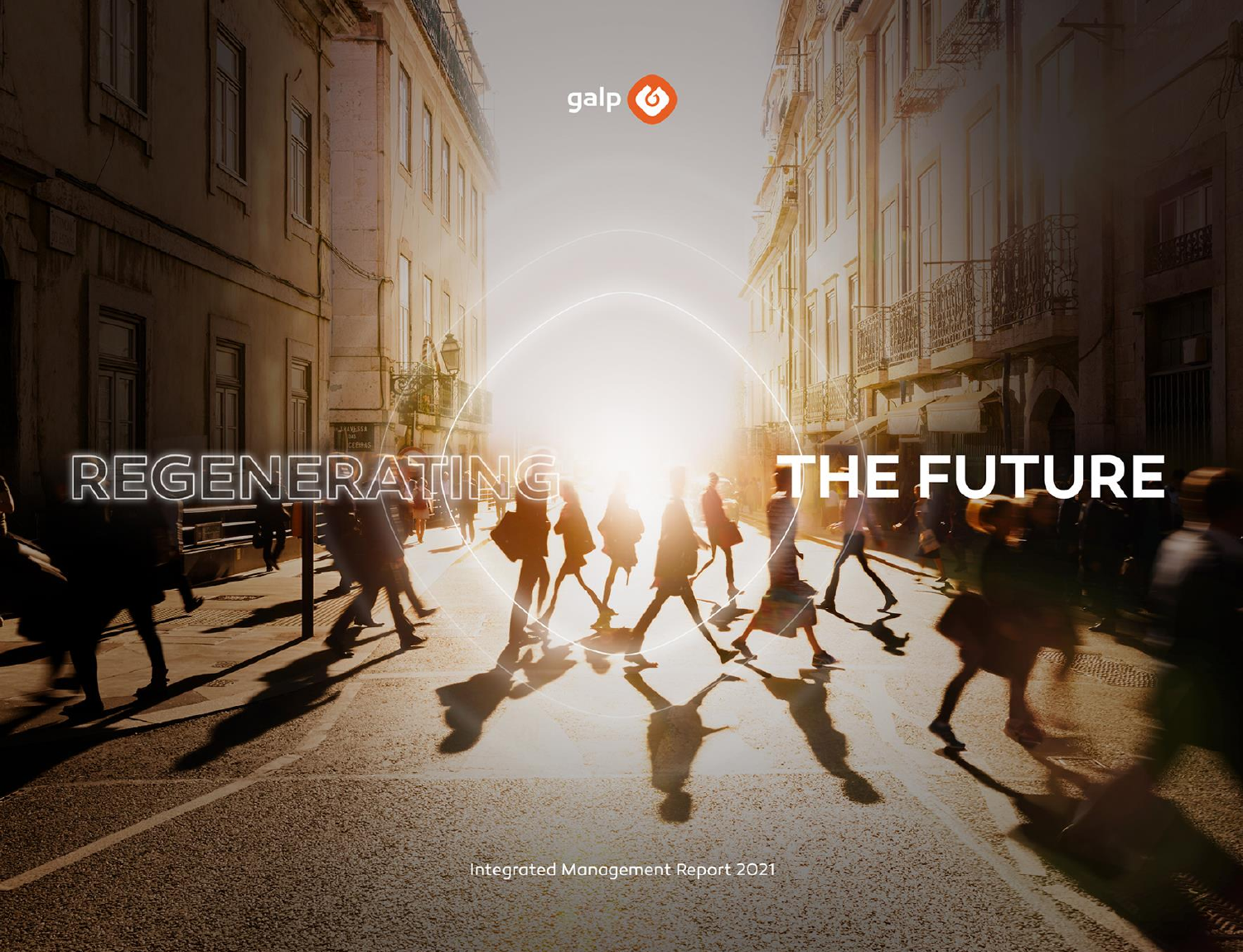### <span id="page-1-0"></span>**Index**

**7. Proposal of allocation results [\\_\\_\\_\\_\\_\\_\\_\\_\\_\\_\\_\\_\\_\\_\\_\\_\\_\\_\\_\\_\\_\\_\\_\\_\\_\\_\\_\\_\\_\\_\\_\\_\\_\\_\\_\\_\\_\\_\\_\\_\\_\\_\\_\\_\\_\\_\\_\\_\\_\\_\\_\\_\\_\\_\\_\\_\\_\\_\\_\\_\\_\\_\\_\\_\\_\\_\\_\\_\\_\\_\\_\\_\\_\\_\\_\\_\\_\\_\\_\\_\\_\\_\\_\\_\\_\\_\\_\\_\\_4](#page-3-0) [Cautionary statement\\_\\_\\_\\_\\_\\_\\_\\_\\_\\_\\_\\_\\_\\_\\_\\_\\_\\_\\_\\_\\_\\_\\_\\_\\_\\_\\_\\_\\_\\_\\_\\_\\_\\_\\_\\_\\_\\_\\_\\_\\_\\_\\_\\_\\_\\_\\_\\_\\_\\_\\_\\_\\_\\_\\_\\_\\_\\_\\_\\_\\_\\_\\_\\_\\_\\_\\_\\_\\_\\_\\_\\_\\_\\_\\_\\_\\_\\_\\_\\_\\_\\_\\_\\_\\_\\_\\_\\_\\_\\_\\_\\_\\_\\_\\_\\_\\_\\_\\_\\_5](#page-4-0)**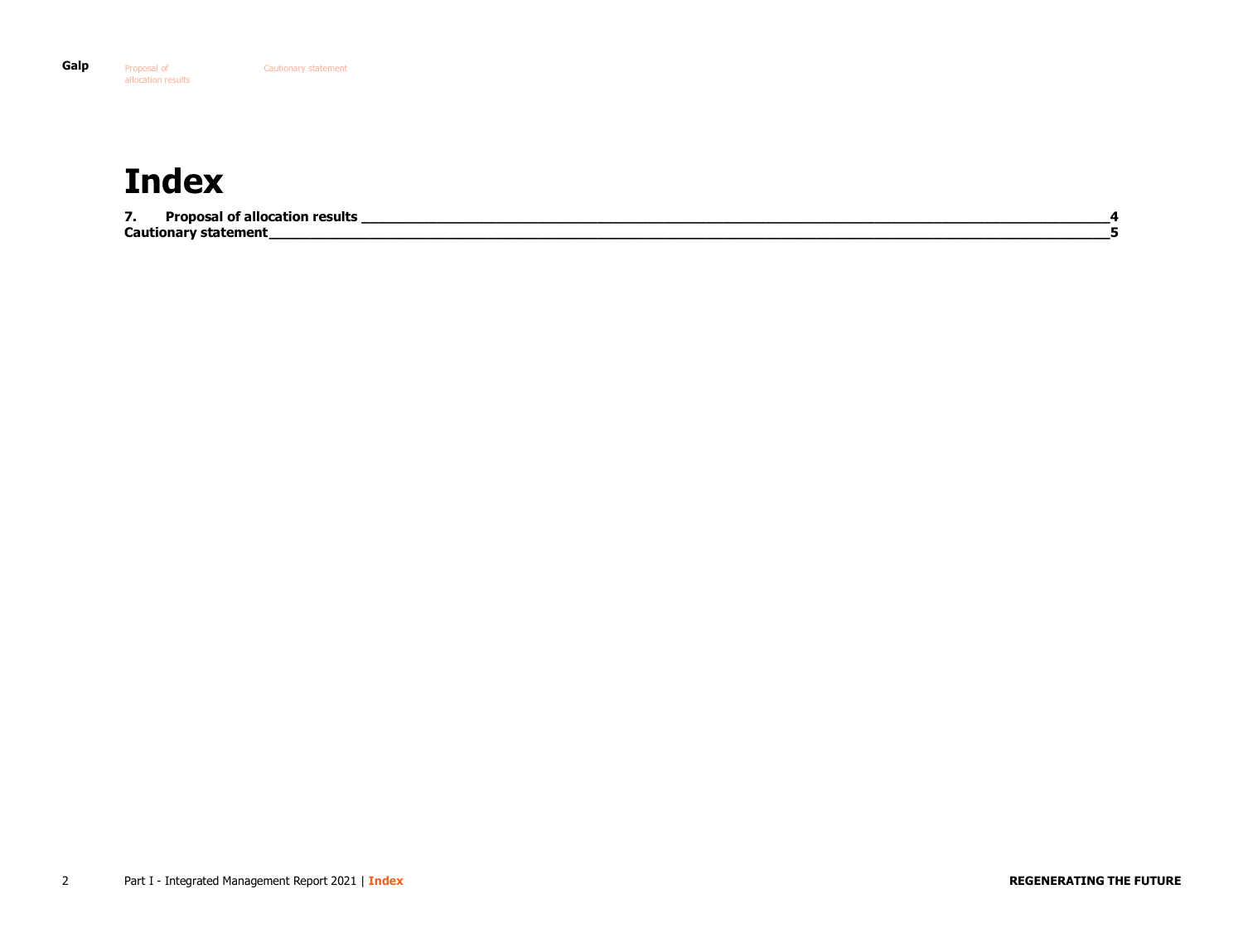# PROPOSAL<br>OF ALLOCATION **RESULTS**

**IE FUTURE** 

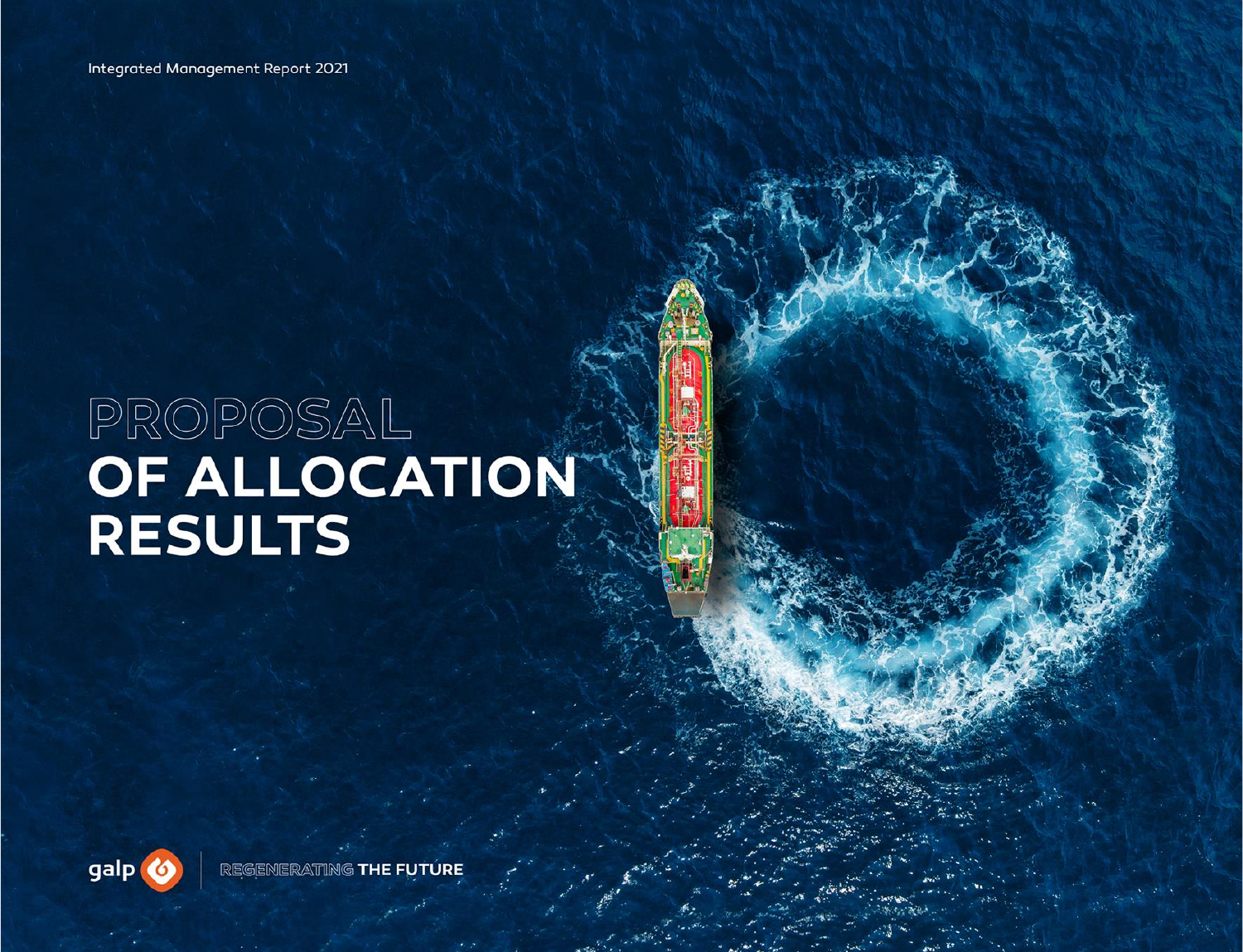#### <span id="page-3-0"></span>**7. Proposal of allocation results**

The Galp Energia SGPS, S.A. net profit for the year ended as of 31 December 2021 was €500,386,806.54, calculated based on its individual financial statements for the year ended 31st December 2021 prepared in accordance with IFRS. The Board of Directors proposes, under legal terms, that the net profit for 2021 should have the following appropriation: €414,625,317.50 (€0.50/share) should be distributed to shareholders as dividends and the difference of €85,761,489.04, to be transferred to retained earnings. The Board of Directors of Galp Energia, SGPS, S.A. approved, on August 20, 2021, an interim dividend payment of €0.25 per share, so the remaining amount payable will be €207,312,658.75 (€0 .25/share).

Lisbon, 25 March 2022

#### **The Board of Directors**

**Chairperson**

Paula Amorim

**Vice-chairmen**

Miguel Athayde Marques

Andy Brown

**Members**

Filipe Silva

Thore Kristiansen

Teresa Abecasis

Georgios Papadimitriou

Marta Amorim

Francisco Teixeira Rêgo

Carlos Pinto

Luís Todo Bom

Jorge Seabra de Freitas

Rui Paulo Gonçalves

Diogo Tavares

Edmar de Almeida

Cristina Fonseca

Adolfo Mesquita Nunes

Javier Cavada Camino

<span id="page-3-1"></span>**[Galp](#page-1-0) Proposal of allocation results**